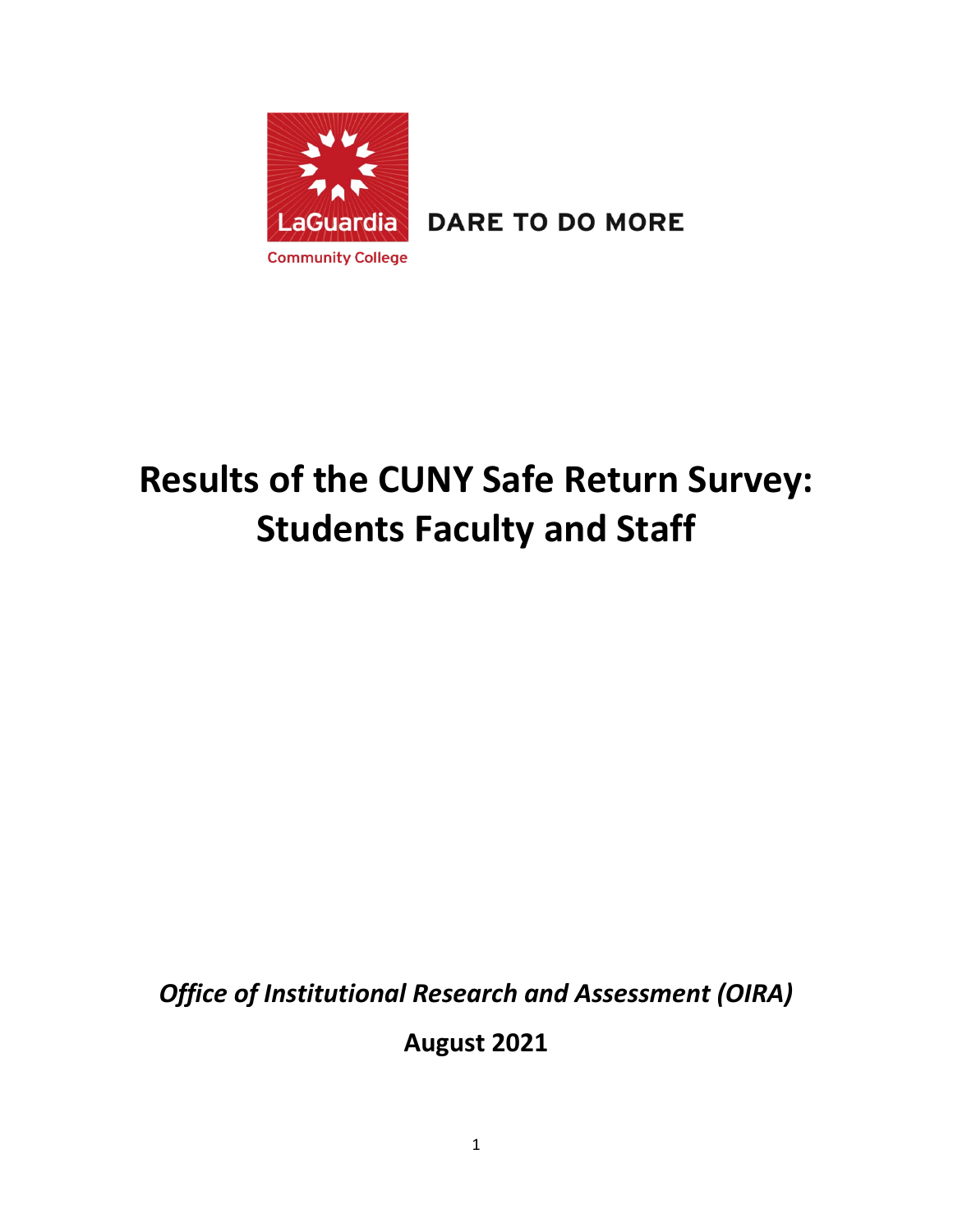# **Results of the CUNY Safe Return Survey: Students Faculty and Staff**

The Fall 2021 Safe Return Survey was administered between June 11th and June 20th to all staff, faculty, and to degree-seeking students who registered for fall 2021 by June 10, 2021 (126,845 students at the time). The response rates were 33% for staff, 34% for faculty, and 31% for students. It should be noted, however, that only 22% of the student respondents enrolled in Associate degree programs, with the rest enrolled in baccalaureate or graduate degrees. The purpose of the survey was to help CUNY capture real-time vaccination rates and to better adjust fall plans as safety guidelines changed. The staff and faculty surveys were run anonymously, while the student survey was confidential, allowing for future research to track student outcomes.

Reports and analyses of the results should be used only for internal, administrative purposes that assist colleges in determining vaccine needs and campaigns, planning for the fall, and investigating ongoing concerns. Conclusions drawn from reports and analyses are ultimately limited by the short fielding window, the timing of the survey, and the changing landscape of the COVID-19 pandemic and protocols. Generalizations to broader goals, population, and time should be avoided.

## **Results for Students**

The LaGuardia respondents are compared to CUNY overall. Only 22% are enrolled in Associate degree programs; CUNY did not provide a separate community colleges comparison. At LaGuardia, 1,582 students (out of all degree students enrolled when the survey was administered) responded to the survey, representing a 25% response rate, while the overall response rate for CUNY was 31%. Please note that while the survey was administered to all degree students, it was conducted after session 2 started and thus seemed to include only session 2 students (6,440 students were surveyed and our daily enrollment reports show 6,738 degree students at the start of session 2). Most respondents were women at both LaGuardia (68%) and CUNY (69%). Compared to CUNY, a larger proportion of LaGuardia respondents were continuing students and fewer first-time freshmen.

| <b>Enrollment status</b>          | LaGuardia | <b>CUNY</b> |
|-----------------------------------|-----------|-------------|
| First-time Freshmen               | 2%        | 8%          |
| <b>Advanced Standing Transfer</b> | 5%        | 4%          |
| New Graduate                      |           | 3%          |
| Continuing                        | 93%       | 86%         |

#### **Vaccination status and perceptions**

Similarly to CUNY, close to 60% of LaGuardia students were fully or partially vaccinated and over a third were not vaccinated (the rest preferred not to answer).

| Are you fully vaccinated?                                                | <b>LaGuardia</b> | <b>CUNY</b> |
|--------------------------------------------------------------------------|------------------|-------------|
| Yes, I have received the required single dose, or both required doses of |                  |             |
| the vaccine                                                              | 50%              | 53%         |
| Partially, I have received one of two required doses                     | 7%               | 6%          |
| No                                                                       | 35%              | 33%         |
| Prefer not to answer                                                     | 9%               | 8%          |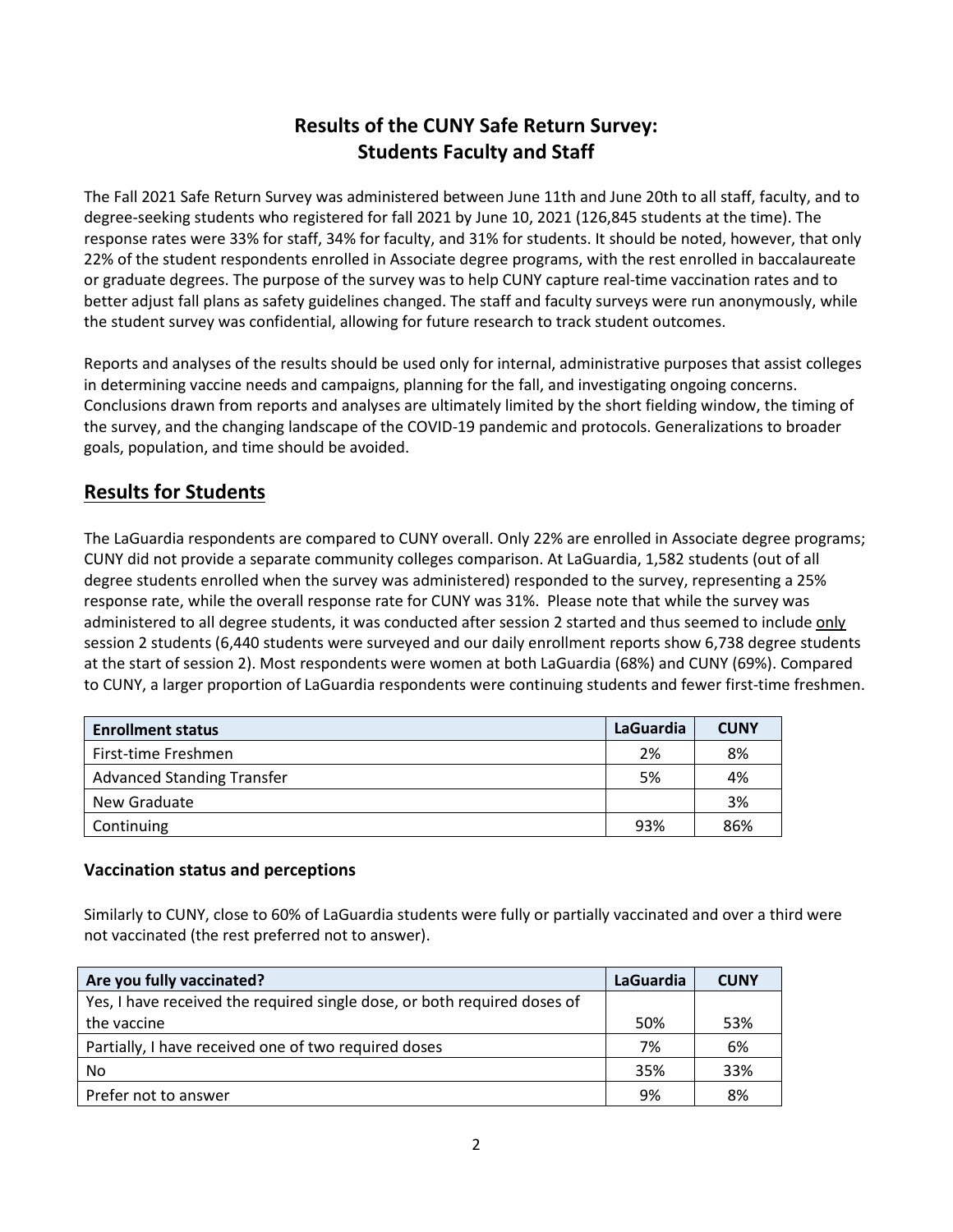Only 13% of the LaGuardia respondents and 14% of CUNY respondents who were not vaccinated at the time of the survey indicated that they plan to get vaccinated. The vast majority of respondents who were not vaccinated indicated that they are either not planning to get vaccinated by August 2021 or are not sure (84% at LaGuardia, 85% at CUNY).

| If not vaccinated, do you plan to be vaccinated by August 2021? | <b>LaGuardia</b> | <b>CUNY</b> |
|-----------------------------------------------------------------|------------------|-------------|
| Yes, I plan to be vaccinated by August.                         | 13%              | 14%         |
| No, I do not plan to get vaccinated.                            | 46%              | 50%         |
| I am not sure.                                                  | 38%              | 35%         |
| Prefer not to answer.                                           | 3%               | 2%          |

At both LaGuardia and CUNY overall, the reasons most frequently selected for deciding not to get vaccinated or not being sure were "*concerned about the possible side effects and long term consequences of the vaccine*" and "*The vaccine is too new and I want to wait until we have more information about it*".



Most of reasons for "Other" fell in the existing categories, mainly distrust in the vaccine and medical reasons. An additional reason frequently mentioned was personal choice ("I WILL NOT GET VACCINATED IT'S AN OPTION NOT AN OBLIGATION."; "Not going to be a sheep. Think it's unnecessary"; "im not a big fan of needles").

## **Course Modality preference for fall 2021**

Surprisingly, a considerably smaller proportion of LaGuardia respondents indicated that they would like to take in-person classes in Fall 2021 (14 percentage point difference). Please note, however, that the CUNY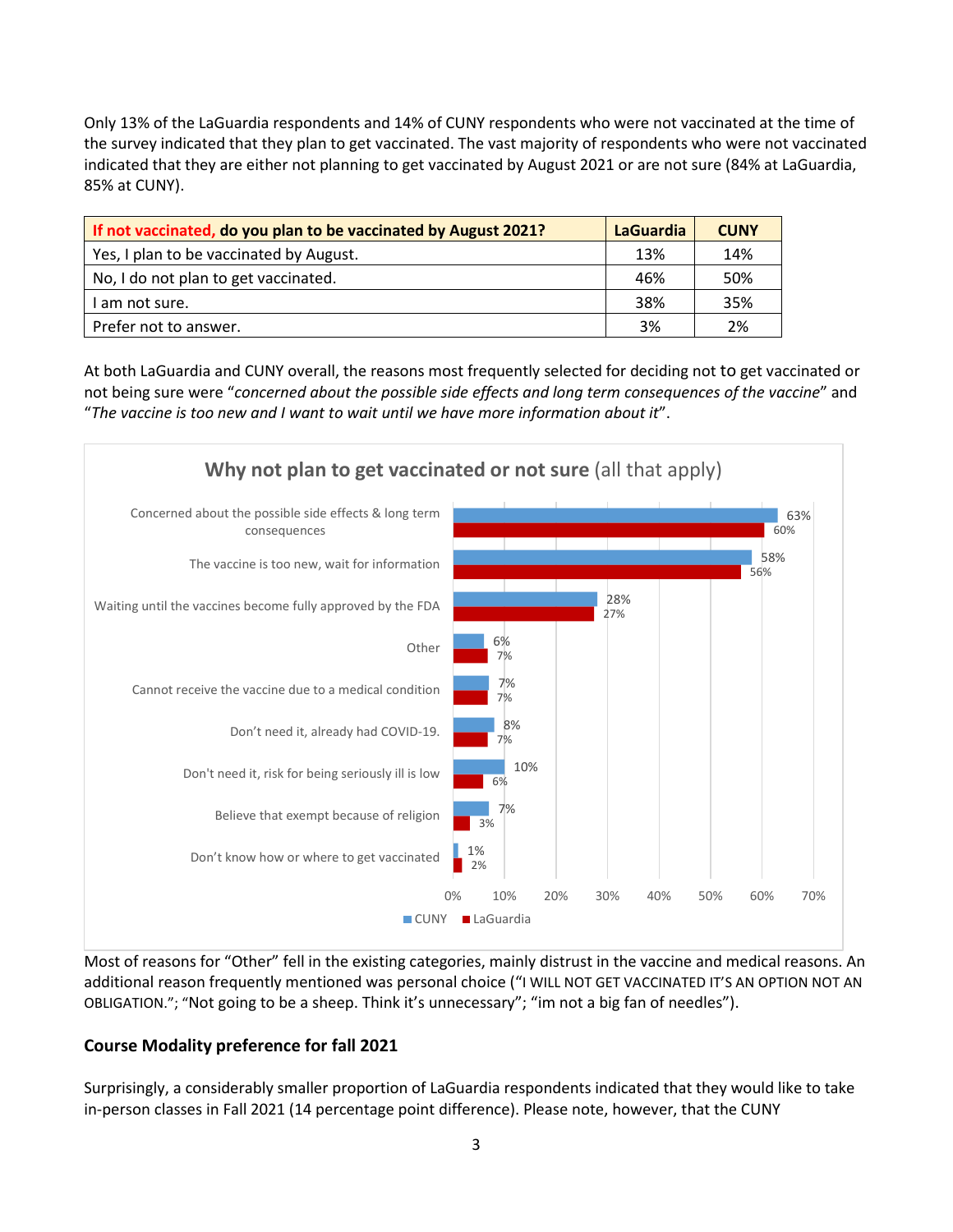respondents might not be comparable to the LaGuardia's respondents since close to 80% were baccalaureate and graduate students, and the LaGuardia respondents only included session 2 students.

| Are you planning to take in-person classes in Fall 2021?             | LaGuardia | <b>CUNY</b> |
|----------------------------------------------------------------------|-----------|-------------|
| Yes, I am planning to take in-person or hybrid classes in Fall 2021. | 36%       | 50%         |
| No, I will only take remote classes.                                 | 63%       | 49%         |
| No, I will not be taking any classes at CUNY in Fall 2021.           | 1%        | 1%          |

Student who indicated that they would not be taking in-person classes were asked what would make them want to return to in-person classes and activities. While LaGuardia and CUNY students had similar selection order for the accommodations that will make them want to return to in-person classes and activities, a smaller proportions of LaGuardia students selected them indicating a greater reluctance to return to campus in-person. This aligns with the smaller proportion of LaGuardia respondents planning to take in-person classes in Fall 2021.

The most frequently selected accommodation was "*Limited occupancy in classrooms and/or common areas*" – this was the only option that was selected by at least half of the respondents (55% CUNY, 50% LaGuardia). The other frequently selected choices ("*A requirement that everyone wears a masks at all times", "More guidance from CUNY on health and safety protocols for the Fall 2021 semester*" and "*A requirement that everyone maintains social distancing at all times*") were made by 42%- 46% for CUNY and 36%-39% for LaGuardia..



A quarter of LaGuardia students who indicated they will not be taking in-person classes chose "*Other*" for accommodations that will make them want to return to in-person classes and activities. Some of the accommodations specified included reasons that appeared in the categories – required masks and social distancing and more CUNY guidelines. However, other measures did not appear in the listed categories. By far, the largest proportions who specified "*Other*" indicated that they prefer remote learning and nothing will convince them to return in person. Requiring vaccinations for all followed in frequencies – although it should be noted, that several students also indicated resistance to vaccination, with some stating that if vaccine is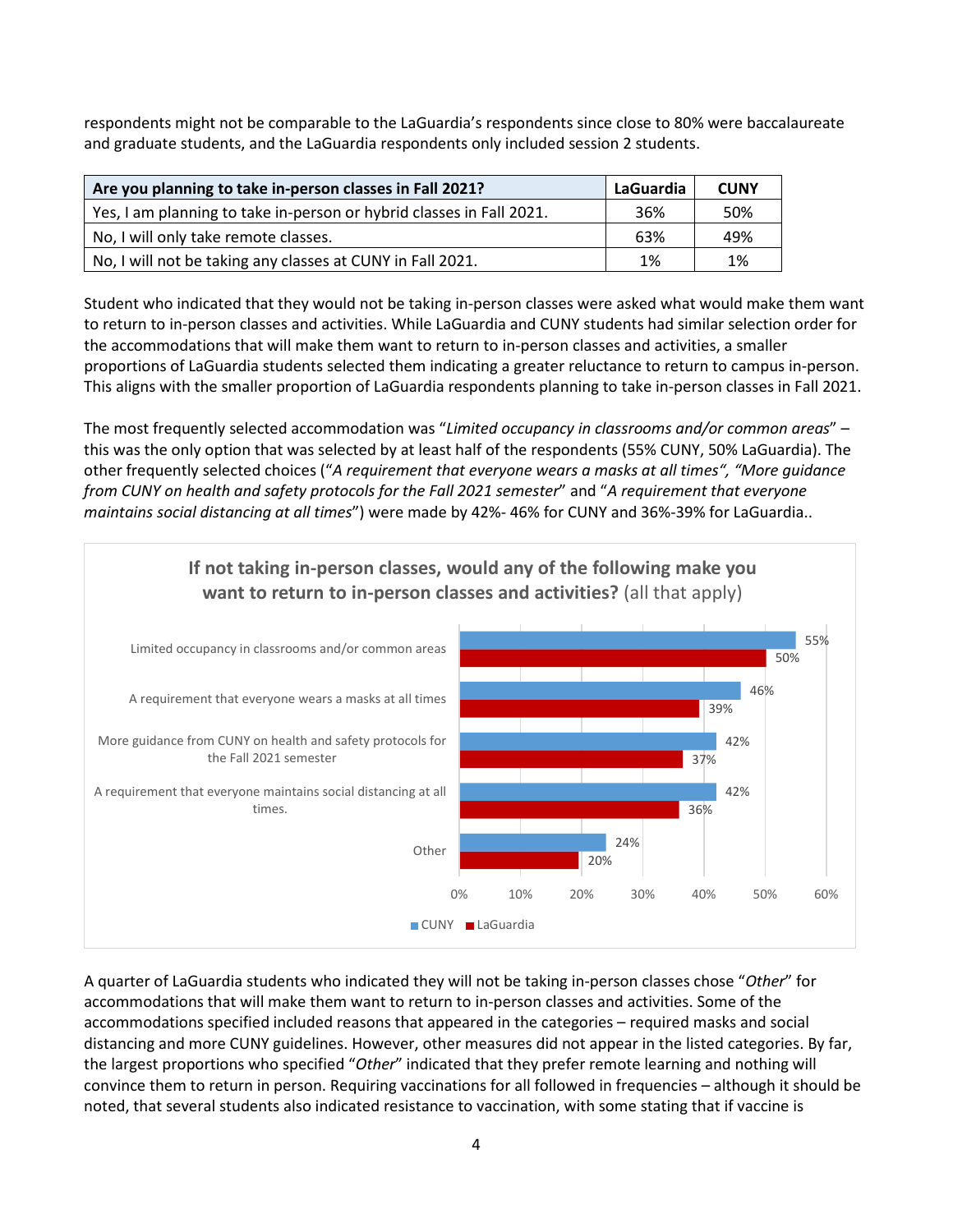mandated they will not return to campus. Other reasons listed were childcare issues and fear of using public transportation. Below some of the reasons most frequently mentioned in respondents' own words:

- Will only attend remote classes: "When COVID is fully gone and no longer a threat to the world"; "Still not safe and it is difficult to return to class with fear."; "remote learning worked out great there's no need for in person classes"; "No I am happy with remote learning new variants ,are still there so still its not safe until 2022 spring."; "I have adjusted to online classes and now I prefer them over in-person".
- Requiring vaccination from all: "I want required vaccinations for the faculty. If students are forced to be vaccinated I don't know why it would be optional for faculty and staff. I find it incredibly irresponsible and dangerous"; "Everyone required to be vaccinated in the building."; "A requirement that every person must be vaccinated in order to return to campus.".

#### **Vaccination status by plans to take in-person classes**

The proportion of LaGuardia Students indicating that they are either fully vaccinated, partially vaccinated or plan or getting vaccinated by August 2021 was 61.2% compared to 38.8% who were not vaccinated and did not plan on doing so or were not sure. Additionally, 36.5% of all respondents indicated that they plan on taking in-person or hybrid classes in Fall 2021 while 63.5% indicated they will not.

When vaccination status and students' plans to take in-person classes are examined – 48% of the vaccinated respondents compared to 18% of the non-vaccinated respondents reported planning on returning to in-person on hybrid courses in Fall 2021. However, it should be noted that over half of the respondents who were going to be vaccinated by August 2021, were also reluctant to return to campus in-person.

| <b>Fully or practically</b> | Planning to take in-person or hybrid classes in Fall 2021. |       |     |       |  |  |
|-----------------------------|------------------------------------------------------------|-------|-----|-------|--|--|
| vaccinated, or plan to      |                                                            | Yes   |     | No    |  |  |
|                             | Ħ                                                          | %     | #   | %     |  |  |
| Yes                         | 462                                                        | 48.0% | 501 | 52.0% |  |  |
| No                          | 112                                                        | 18.4% | 498 | 81.6% |  |  |

## **Results for Faculty**

All full-time and part-time faculty were surveyed and 335 responded. Using the Fall 2020 full-time and part-time LaGuardia faculty numbers, the response rate was 36%. The CUNY data include all institutions and do not separate community college faculty.

#### **Vaccination status and perceptions**

The vast majority of faculty at both LaGuardia and CUNY indicated that they are fully vaccinated. However, only 7% of the LaGuardia respondents who were not vaccinated indicated they plan to do so by August, while 93% either were not planning to get vaccinated of were not sure.

More of the unvaccinated CUNY respondents indicated they plan to be vaccinated (16%), while 80% were not planning to get vaccinated or were not sure.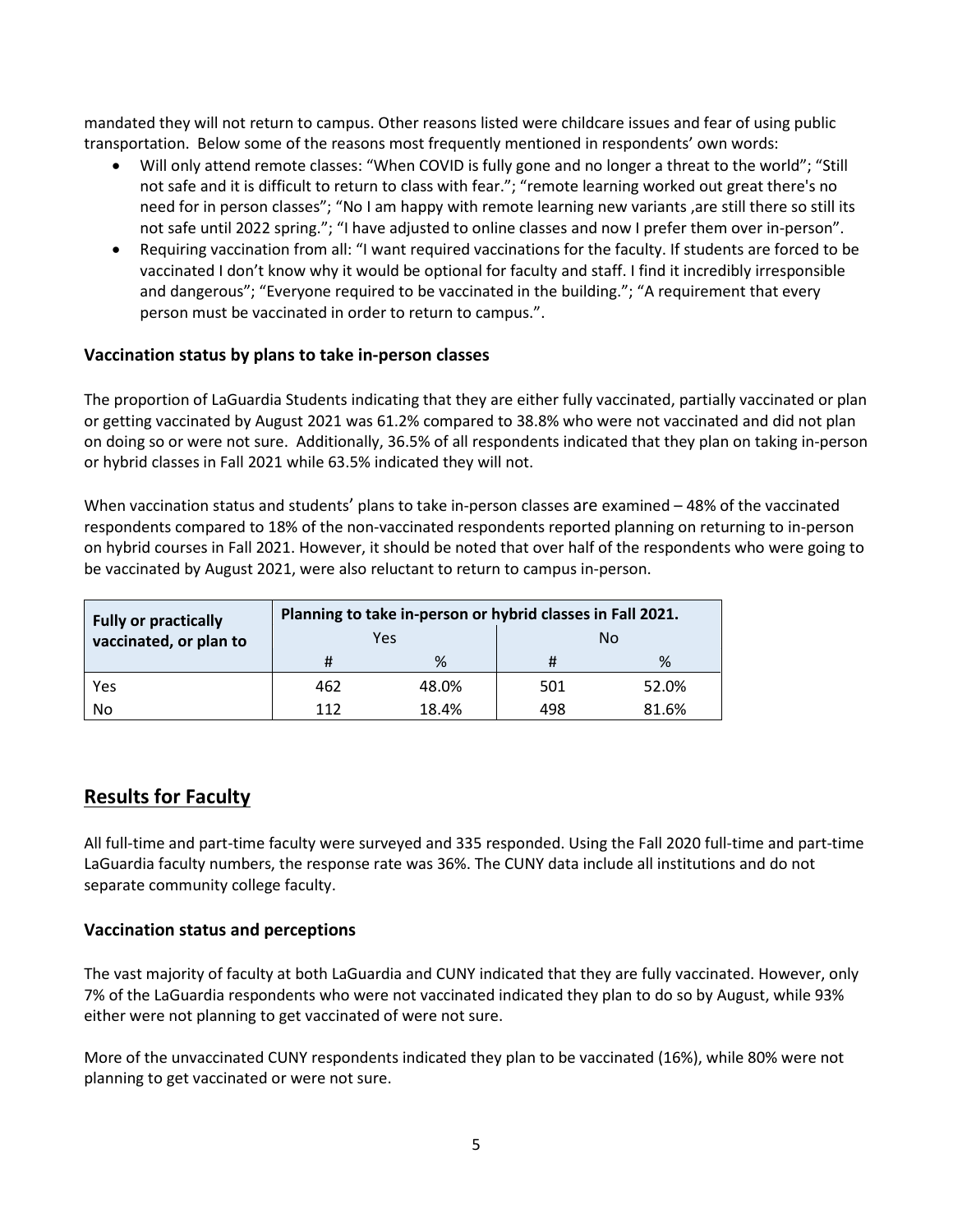| Are you fully vaccinated?                                                               | LaGuardia        | <b>CUNY</b> |
|-----------------------------------------------------------------------------------------|------------------|-------------|
| Yes, I have received the required single dose, or both required<br>doses of the vaccine | 86%              | 85%         |
| Partially, I have received one of two required doses                                    | 2%               | 2%          |
| No                                                                                      | 4%               | 6%          |
| Prefer not to answer                                                                    | 8%               | 7%          |
| If not vaccinated, do you plan to be vaccinated by August 2021?                         | <b>LaGuardia</b> | <b>CUNY</b> |
| Yes, I plan to be vaccinated by August.                                                 | 7%               | 16%         |
| No, I do not plan to get vaccinated.                                                    | 64%              | 50%         |
| am not sure.                                                                            | 29%              | 30%         |
| Prefer not to answer                                                                    | 0%               | 4%          |

For both LaGuardia and CUNY respondents the reasons most frequently selected for deciding not to get vaccinated or not being sure was "*concerned about the possible side effects and long term consequences of the vaccine*", (58% CUNY; 50% LaGuardia). The following reason "T*he vaccine is too new and I want to wait until we have more information about it*" was selected by 44% of all respondents.

Those who selected "Other" said "I have natural immunity" and "I plan to PAY for an Antibody Test before I make a decision to Vaccinate. I do believe Antibody Tests are MORE VALID than getting Vaccinated First."

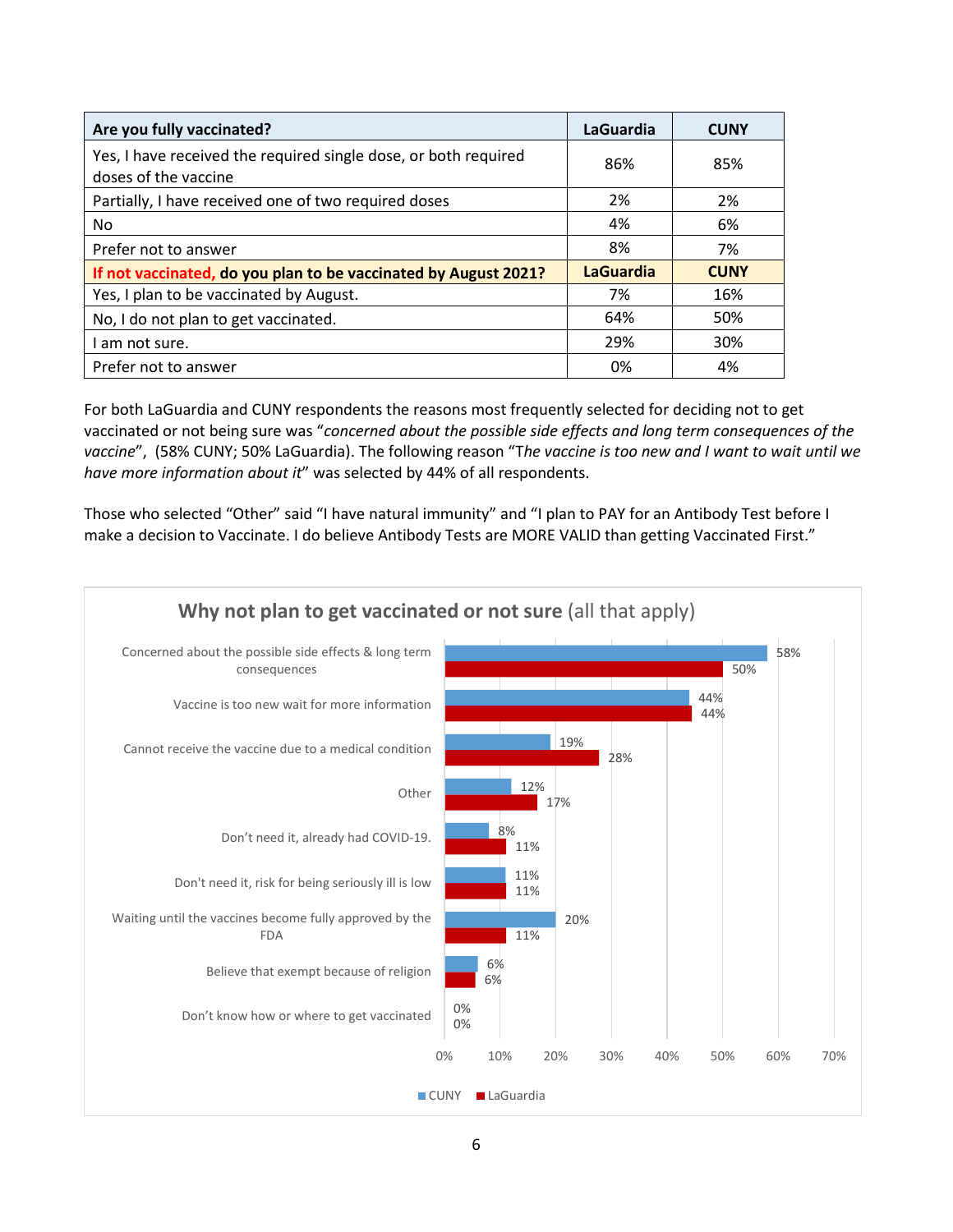#### **Returning to campus in Fall 2021**

Almost a third of the faculty at CUNY and LaGuardia were "very ready" to return to campus, while about a quarter were not ready at all. The rest were either somewhat ready or not sure (47% LaGuardia, 42% CUNY).

| How ready do you feel to return to campus or the office in Fall 2021? | LaGuardia | <b>CUNY</b> |
|-----------------------------------------------------------------------|-----------|-------------|
| I am not sure.                                                        | 10%       | 11%         |
| Not at all ready                                                      | 23%       | 26%         |
| Somewhat ready                                                        | 37%       | 31%         |
| Very ready                                                            | 30%       | 32%         |

A majority of faculty selected "*Limited occupancy in offices, classrooms and/or commons areas*" as the measure faculty that will make them feel readier to return to campus (65% LaGuardia, 60% CUNY). Over 40%selected "*A requirement that everyone wears a mask at all times*" and "*A requirement that everyone maintains social distancing at all times*". Finally, less than 20% indicated that they are "l*ooking forward to gradually returning to work in-person*" (15% at LaGuardia, 18% at CUNY).

A third of the LaGuardia faculty respondents selected "Other" for a measure that will make them readier to return to campus. Some of the comments included reasons that appeared in the categories – limited class size, required masks and social distancing. However, other reasons did not appear in the listed categories. By far, the largest proportions who specified "Other" mentioned requiring vaccinations, followed by proper ventilation and increased cleaning. Transportation safety was followed. Below are examples in respondents' own words:

- The vast majority entered a vaccinations requirement: "All staff, students and faculty are fully vaccinated."; "A requirement that everyone be fully vaccinated."; "Mandatory vaccination requirement".
- Proper filtration, ventilation and sanitation was also entered by a large number of faculty: "well working AC and safe ventilation"; "Strong air ventilation & filtration with MERV 13 filters regularly replaced"; " fix or replace ventilation system, which was awful before COVID"; Making sure that all areas, including the atrium, offices, hallways and classrooms in B Building have upgraded air filtration systems".
- Public transportation safety and lack of parking; "Campus is not the problem, it is getting there by public transportation"; "I teach night class, I am concern about the safety in the school's neighborhood & on the subway. My class finishes at 10:00 pm"; elimination of COVID-19 in NYC so that the commute to work will be safe."; "The city needs to allow street parking for faculty. Campus could be safe, but what about getting to college by public transportation?"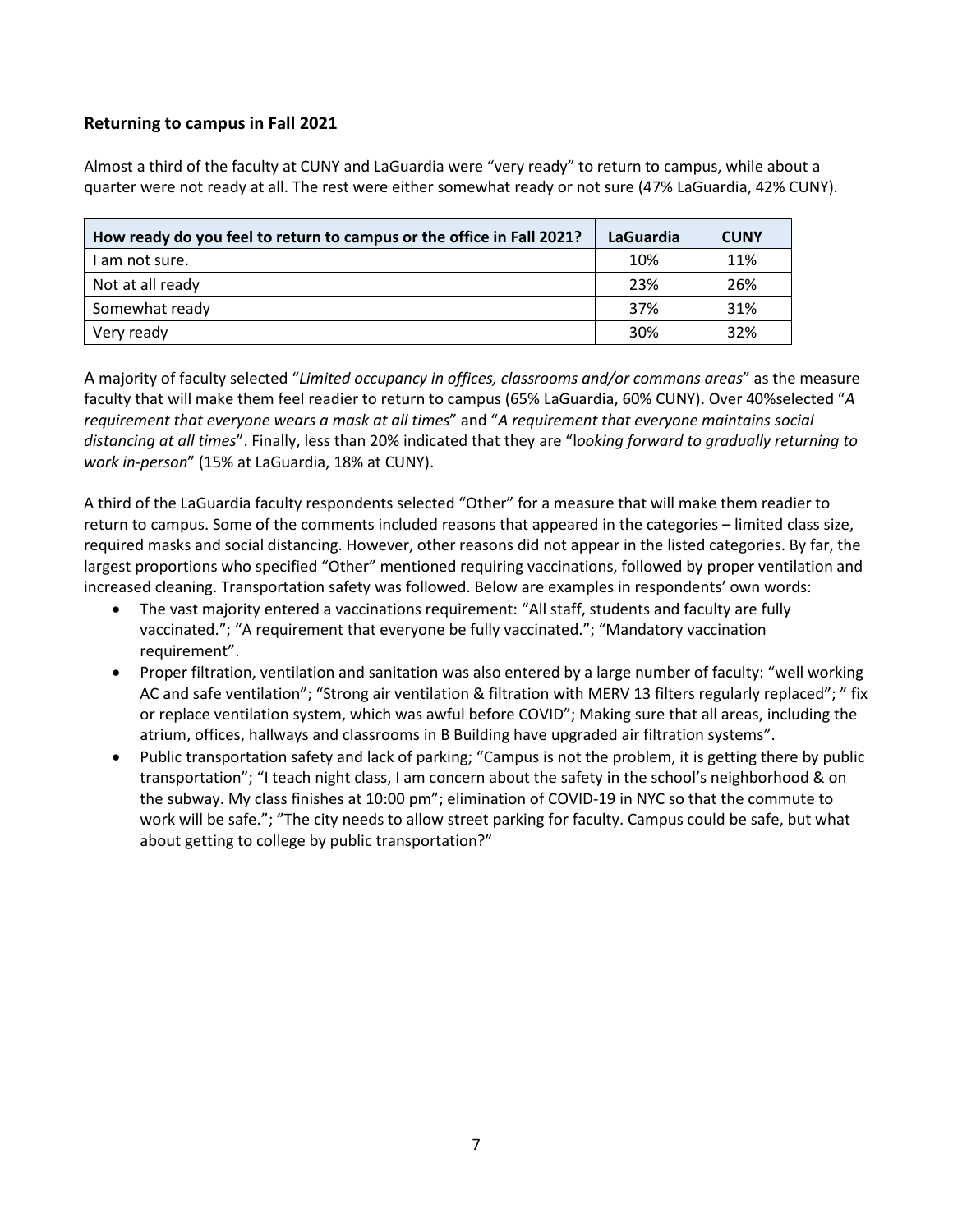

## **Vaccination status by plans to return to campus**

The vast majority of LaGuardia faculty respondents indicated that are either fully vaccinated, partially vaccinated or plan on getting vaccinated by August 2021 (88.1%). Additionally, 67.5% of all faculty indicated that felt they either somewhat (37%) or very (30.4%) ready to return to campus in fall 2021

When vaccination status by readiness to return to campus are examined – over 70% of the vaccinated faculty compared to 40% of the non-vaccinated faculty indicated the feel somewhat or very ready to return to campus. It should be note though that the difference is more pronounced for being *somewhat ready*. 31% of the vaccinated faculty compared to 25% of the non-vaccinated faculty were *very ready*, while 40% of the vaccinated faculty and 15% of the non-vaccinated faculty were *somewhat ready*.

|                             | Feel ready to return to campus or the office in Fall 2021 |                                                               |    |       |     |       |    |       |
|-----------------------------|-----------------------------------------------------------|---------------------------------------------------------------|----|-------|-----|-------|----|-------|
| <b>Fully or practically</b> |                                                           | Not at all ready<br>Somewhat ready<br>Not sure.<br>Very ready |    |       |     |       |    |       |
| vaccinated, or plan to      | #                                                         | %                                                             |    | %     |     | %     | #  | %     |
| Yes                         | 26                                                        | 8.8%                                                          | 59 | 20.0% | 118 | 40.0% | 92 | 31.2% |
| No.                         | 6                                                         | 15.0%                                                         | 18 | 45.0% | 6   | 15.0% | 10 | 25.0% |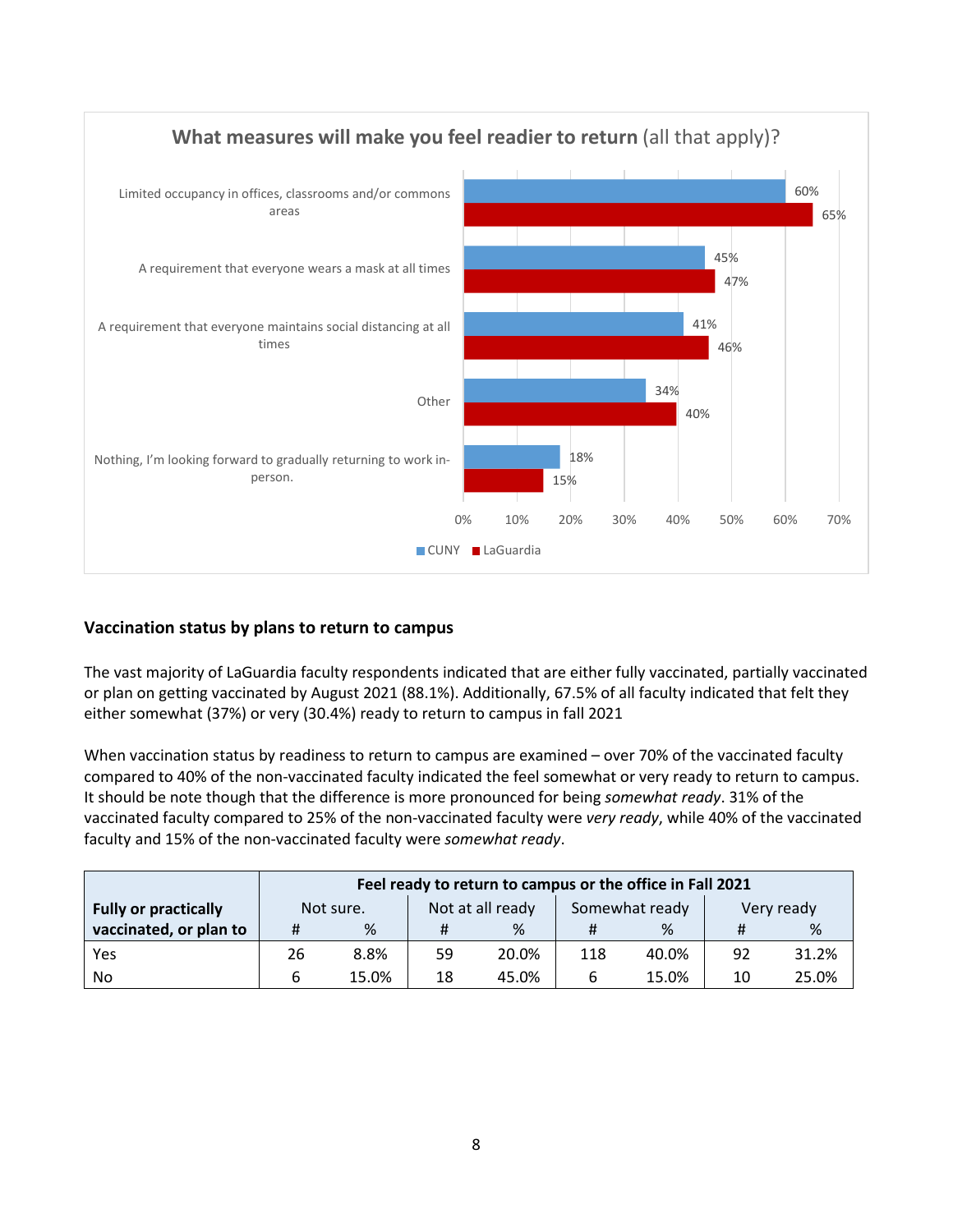# **Results for Staff**

All full-time and part-time employees, including those from the Research Foundation, were surveyed. Using the Fall 2020 employee numbers, overall response rate was 34%, with 29% for Research Foundation employees and 35% for CUNY employees. A quarter of the respondents were Research Foundation employees (26% at LaGuardia, 25% at CUNY).

#### **Vaccination status and perceptions**

Over 60% of the staff indicated they are full vaccinated. However, a smaller proportion of LaGuardia staff indicated they are fully vaccinated compared to CUNY (-6 percentage points). Additionally, over half of the LaGuardia (52%) and CUNY staff (53%) who are not vaccinated indicated they do not plan to get vaccinated, and about a third were not sure.

| Are you fully vaccinated?                                                               | <b>LaGuardia</b> | <b>CUNY</b> |
|-----------------------------------------------------------------------------------------|------------------|-------------|
| Yes, I have received the required single dose, or both<br>required doses of the vaccine | 61%              | 67%         |
| Partially, I have received one of two required doses                                    | 2%               | 3%          |
| No.                                                                                     | 22%              | 17%         |
| Prefer not to answer                                                                    | 15%              | 14%         |
| If not vaccinated, do you plan to be vaccinated by<br><b>August 2021?</b>               | <b>LaGuardia</b> | <b>CUNY</b> |
| Yes, I plan to be vaccinated by August.                                                 | 9%               | 7%          |
| No, I do not plan to get vaccinated.                                                    | 52%              | 53%         |
| I am not sure.                                                                          | 35%              | 34%         |
| Prefer not to answer                                                                    | 5%               | 6%          |

Over two-thirds of both LaGuardia and CUNY selected "*concerned about the possible side effects and long term consequences of the vaccine*" as the reason for deciding not get vaccinated or not being sure (72% CUNY; 67% LaGuardia). The following reason "T*he vaccine is too new and I want to wait until we have more information about it*" was selected by 47% of the LaGuardia and 52% of the CUNY respondents. Most of responses to "Other" not already included in the existing categories, were general reluctance – "Not interested in getting vaccinated"; "no trust"; "I do not want to get forced".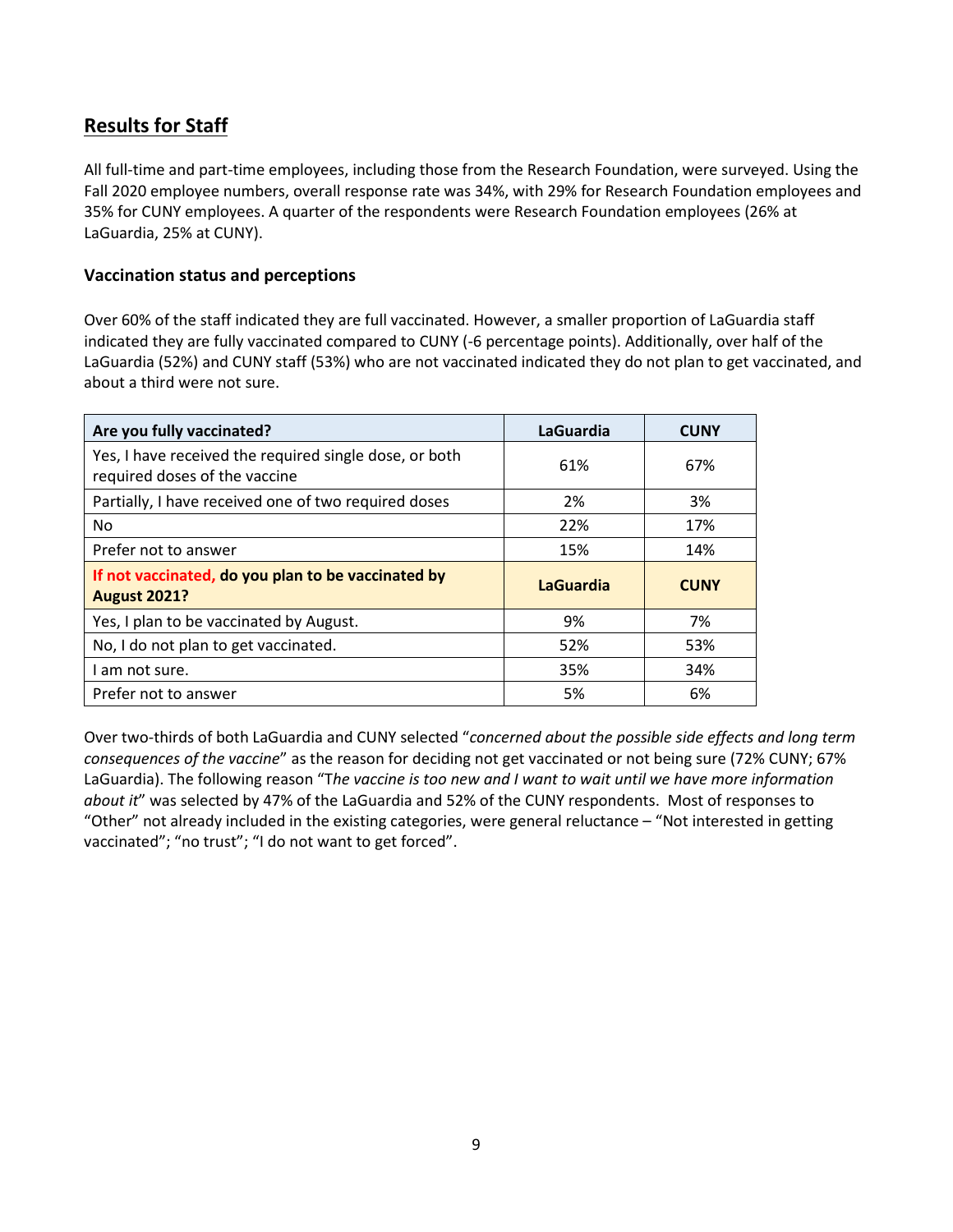

## **Returning to campus in Fall 2021**

CUNY and LaGuardia staff were considerably less ready to return to campus compared to faculty. Less that fifth of the staff at CUNY (18%) and LaGuardia (16%) were "*very ready*" to return to campus, compared to about a third of the faculty. Furthermore, about 40% were *not ready at all*, compared to about a quarter of the faculty. The rest were either *somewhat ready* or *not sure* (44% LaGuardia, 45% CUNY).

| How ready do you feel to return to campus or the office<br>in Fall 2021? | LaGuardia | <b>CUNY</b> |
|--------------------------------------------------------------------------|-----------|-------------|
| I am not sure.                                                           | 12%       | 12%         |
| Not at all ready                                                         | 40%       | 37%         |
| Somewhat ready                                                           | 32%       | 33%         |
| Very ready                                                               | 16%       | 18%         |

Close to three-quarters of the staff at CUNY and LaGuardia indicated that "*Limited occupancy in offices, classrooms and/or commons areas*" will make them readier to return to campus. Two other reasons selected by about half of the respondents were: *"A requirement that everyone maintains social distancing at all times*" and "*A requirement that everyone wears a mask at all times*". It is also important to note that only 10% of the LaGuardia and 12% of the CUNY staff indicated that they are "*looking forward to gradually returning to work inperson*". These proportion are lightly lower than the faculty's (15% LaGuardia and 18% CUNY)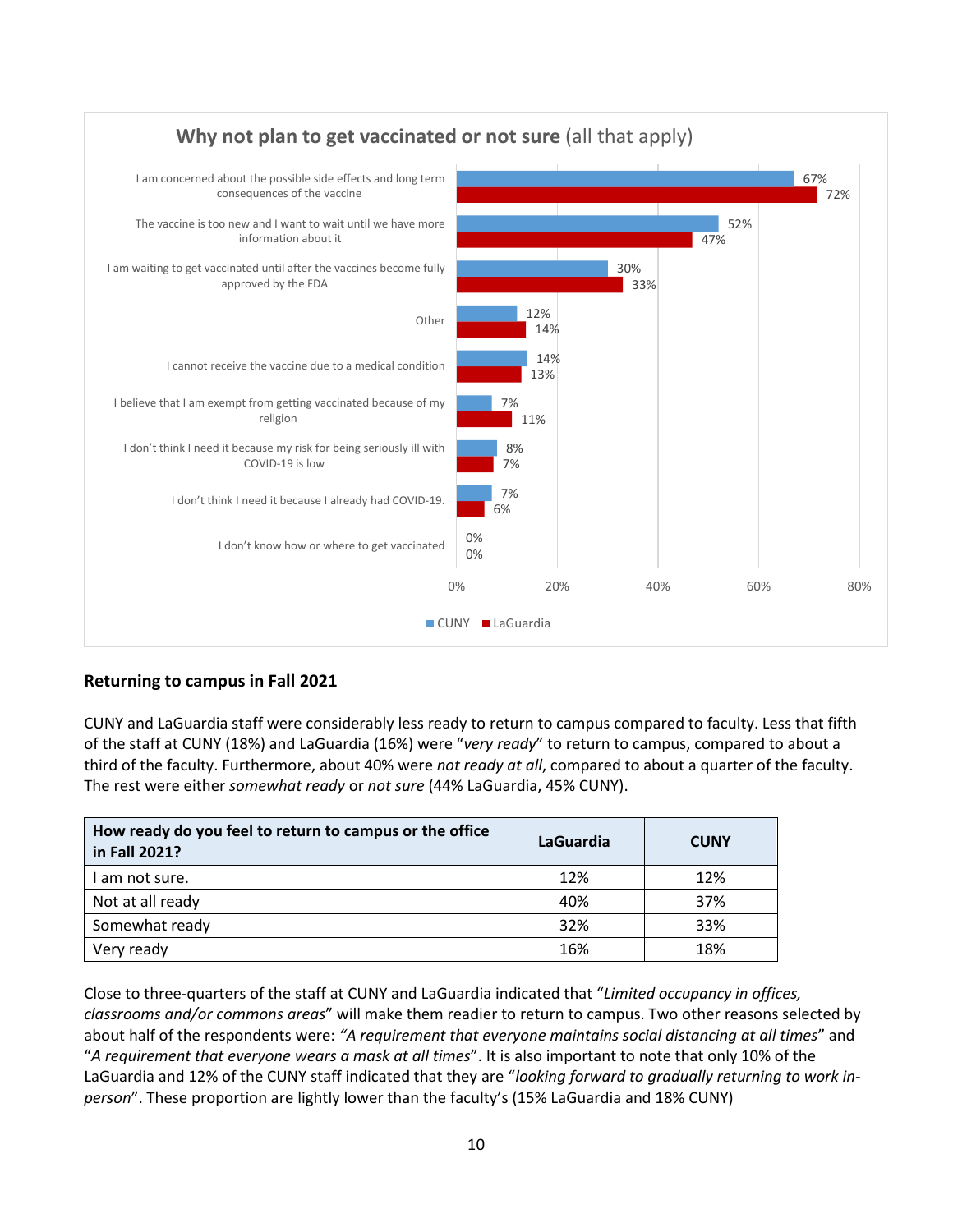

A quarter of the LaGuardia staff respondents selected "Other" for a measure that will make them readier to return to campus. Some of the comments included reasons that appeared in the categories – limited class size, required masks and social distancing. However, other reasons did not appear in the listed categories. Note that the staff responses are very similar to those of the faculty – the most frequently mention requiring vaccination, followed by proper ventilation and cleaning. However, while safety of public transportation was frequently mentioned, a larger number of staff respondents mentioned being allowed to work remotely either fully or partially. Below are some of the reasons in respondents' words:

- The vast majority entered a vaccinations requirement: "Everybody, students, staff and faculty must be fully vaccinated."; "I prefer a requirement that everyone be vaccinated. And a second choice, Would absolutely insist that everyone either be vaccinated or provide weekly proof of new negative covid tests"; "I'd feel most safe if there were mandatory vaccinations for students and staff."; "Only allowing fully vaccinated people on campus with no exemptions or exceptions.".
- Proper filtration, ventilation and sanitation was also a reason entered by a large number of LaGuardia faculty: "Improved air filtration and ventilation"; "Full and continuous transparency of HVAC systems in what is being done in the fight and prevention of COVID19."; "Updated ventilation system, with regular inspection and maintenance, and with transparent reporting thereof."; "upgrades to the OLD ventilation system in the buildings to prevent the spread of illness".
- Fully or partially remote work: "The option to continue working 100% remote. We have been doing so for over a year and have had wonderful results, why change it just to go back to the way things used to be. Moving forward, not moving backwards."; "Work remotely for part of the week"; "remote work for employees who have demonstrated they can meet and exceed virtual numbers."; " Permanent Remote Work"; "My department has proven that we don't need to be on campus to be successful and